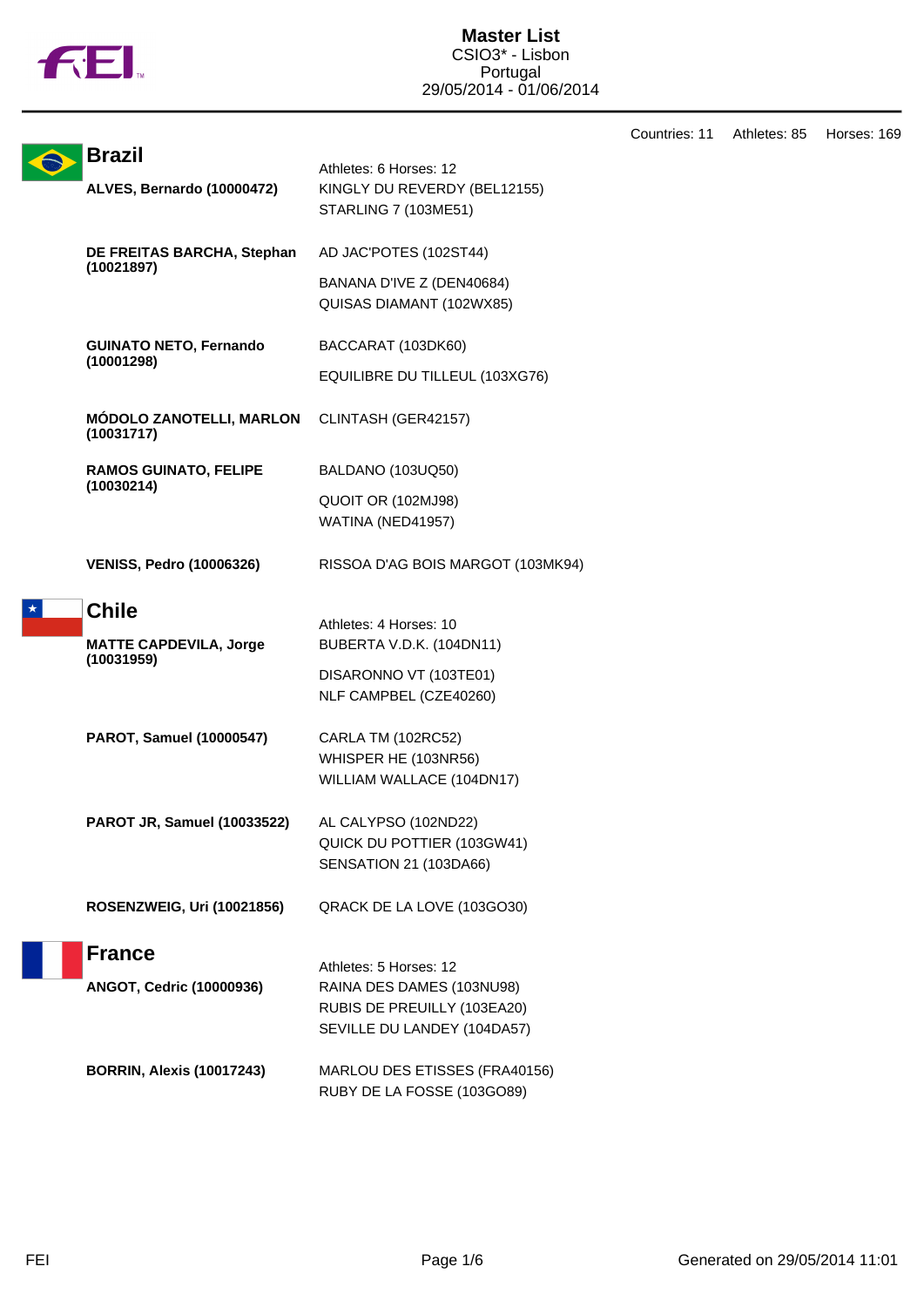| <b>1321.</b> |                                            | <b>Master List</b><br>CSIO3* - Lisbon |  |
|--------------|--------------------------------------------|---------------------------------------|--|
|              |                                            | Portugal                              |  |
|              |                                            | 29/05/2014 - 01/06/2014               |  |
|              | <b>DEMONTE, Marie (10010501)</b>           | POPOF DU LUC (FRA47260)               |  |
|              |                                            | RHUNE D'EUSKADI (103JM78)             |  |
|              |                                            | RINGO DE PABAN (103GI31)              |  |
|              | <b>GOFFINET, Laurent (10001987)</b>        | QANTAR DES ETISSES (102UX14)          |  |
|              |                                            | QUINETTE DU QUESNOY (103BC72)         |  |
|              | NICOLAS, Caroline (10000922)               | MOZART DE BENY (FRA47589)             |  |
|              |                                            | REBEL DE SION (103GA58)               |  |
|              | <b>Fz</b> Great Britain                    |                                       |  |
|              |                                            | Athletes: 5 Horses: 14                |  |
|              | <b>ASTON, Chloe (10038086)</b>             | AMIGO T (103CU08)                     |  |
|              |                                            | ENYA VAN DE WATERINGHOEVE (102ZX66)   |  |
|              |                                            | KOLIBRI CLASSIC (103DN61)             |  |
|              | DREA, Jessie (10035122)                    | BALOUFINA (GER40630)                  |  |
|              |                                            | POINT TWO ELVIS (102VQ20)             |  |
|              |                                            | TOUCHABLE (IRL40809)                  |  |
|              | KIRK, Jemma (10006490)                     | QUELISTO (103ET61)                    |  |
|              |                                            | QUINCY 126 (103EA23)                  |  |
|              |                                            | WEXFORD (GBR12716)                    |  |
|              | NUTTALL, Harriet (10027068)                | A TOUCH IMPERIOUS (103DI15)           |  |
|              |                                            | HIGHLAND CRUISER II (102MZ85)         |  |
|              |                                            | SILVER LIFT (103PA41)                 |  |
|              | O'DWYER, Emma (10047471)                   | HHS FIGERO (103DT90)                  |  |
|              |                                            | HHS NEKTARINA B (103ZG94)             |  |
|              | <b>Ireland</b>                             |                                       |  |
|              |                                            | Athletes: 6 Horses: 15                |  |
|              | <b>CURRAN, Captain Geoff</b><br>(10007203) | MULLAGHBANE (102QJ87)                 |  |
|              |                                            | SHANNONDALE RAHONA (104BF92)          |  |
|              | <b>DUFFY, Alex (10036515)</b>              | BLING BLING 2 (103LC04)               |  |
|              |                                            | FELIX XXVIII (103CT85)                |  |
|              |                                            | WCE CRUCO (102UN76)                   |  |
|              | <b>DUFFY, Michael G (10075553)</b>         | BOCELLO (103LC50)                     |  |
|              |                                            | <b>EMINENT (103JH81)</b>              |  |
|              |                                            | <b>MURCHU (103OJ63)</b>               |  |
|              | KELLY, Capt. Michael (10034202)            | MULLENTINE LOUGHGALL (103AS18)        |  |
|              |                                            | RINGWOOD GLEN (IRL40753)              |  |
|              |                                            |                                       |  |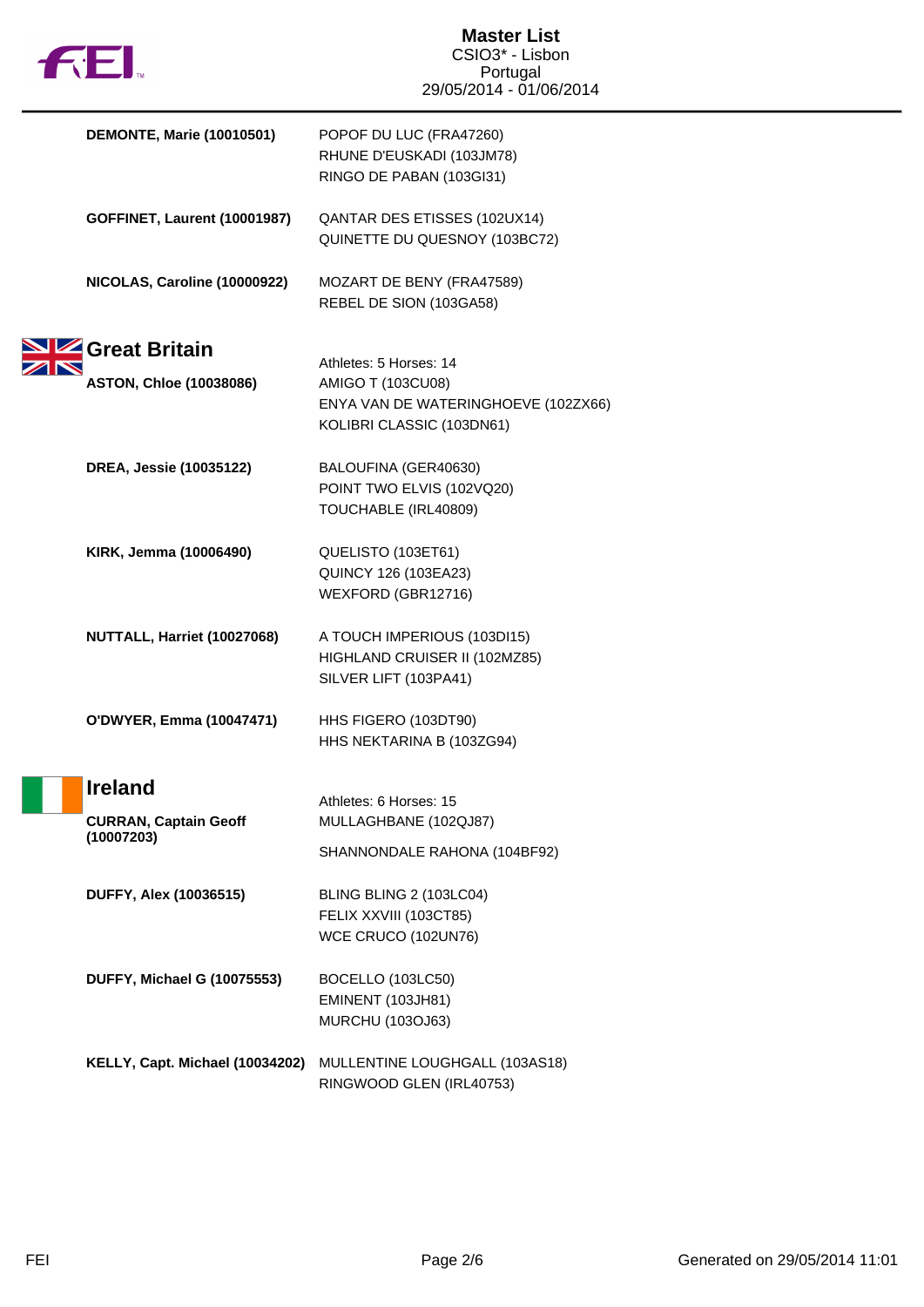

| <b>RYAN, Thomas (10017365)</b>                           | CARIBO (103GH68)<br>CRUISE ON CLOVER (SUI09853)<br>QUITE ZERO (102PB50)                       |
|----------------------------------------------------------|-----------------------------------------------------------------------------------------------|
| <b>TALBOT, Niall (10002364)</b>                          | CARACTER (102QX24)<br>NICOS DE LA CENSE (SUI41148)                                            |
| <b>Italy</b>                                             | Athletes: 5 Horses: 12                                                                        |
| CHIAUDANI, Natale (10002353)                             | FIXDESIGN MILOS DU PLAIN (ITA41295)<br>FRANFRELUCHE DE BARISY (103RE88)<br>V (NOR40197)       |
| CONSORTI, Giovanni (10001463)                            | COCODRILLO (102NZ48)<br>ZILVER (102NH87)                                                      |
| DA RIOS, Daniele Augusto                                 | CADANZ (BEL41158)                                                                             |
| (10010649)                                               | FOR PASSION (103SY85)<br>IMPERIAL ZIG ZAG (102SE00)                                           |
| GROSSATO, Massimo (10011399) QUALA (102WV15)             | UNDORADO Z (104HM87)                                                                          |
| PISANI, Riccardo (10002619)                              | ADVENTURE (103DM83)<br>CIGO B (104BS40)                                                       |
| Japan<br><b>ITAKURA, Yuko (10003107)</b>                 | Athlete: 1 Horses: 3<br>JACKSON HOLE (102XI24)<br>LIBELLE DH (BEL41682)<br>WATCH ME (102TZ42) |
| <b>Morocco</b>                                           |                                                                                               |
| AL AHRACH, Ali (10034045)                                | Athletes: 5 Horses: 10<br>QUOMEDIEN DE PLEVILLE (103TW27)<br>REVERIE DE ROY (103TW31)         |
| BENKHRABA, LEINA (10091915)                              | ORCCHIS COURCELLE (102QH31)<br>QUETAM DES ETISSES (102VB08)                                   |
| <b>BENNANI SMIRES, ABDESLAM</b>                          | MOWGLI DES PLAINS (FRA44152)                                                                  |
| (10055355)                                               | NEW MAN ROUGE (FRA45738)                                                                      |
| JABRI, Hassan (10005903)                                 | ONDEO DE PILIERE (FRA45388)<br>WHY INDOCTRO VDL (102MI91)                                     |
| OUADDAR, Abdelkebir (10008056) CORDANO SITTE Z (102OA85) | QUEBEC TAME (102WX59)                                                                         |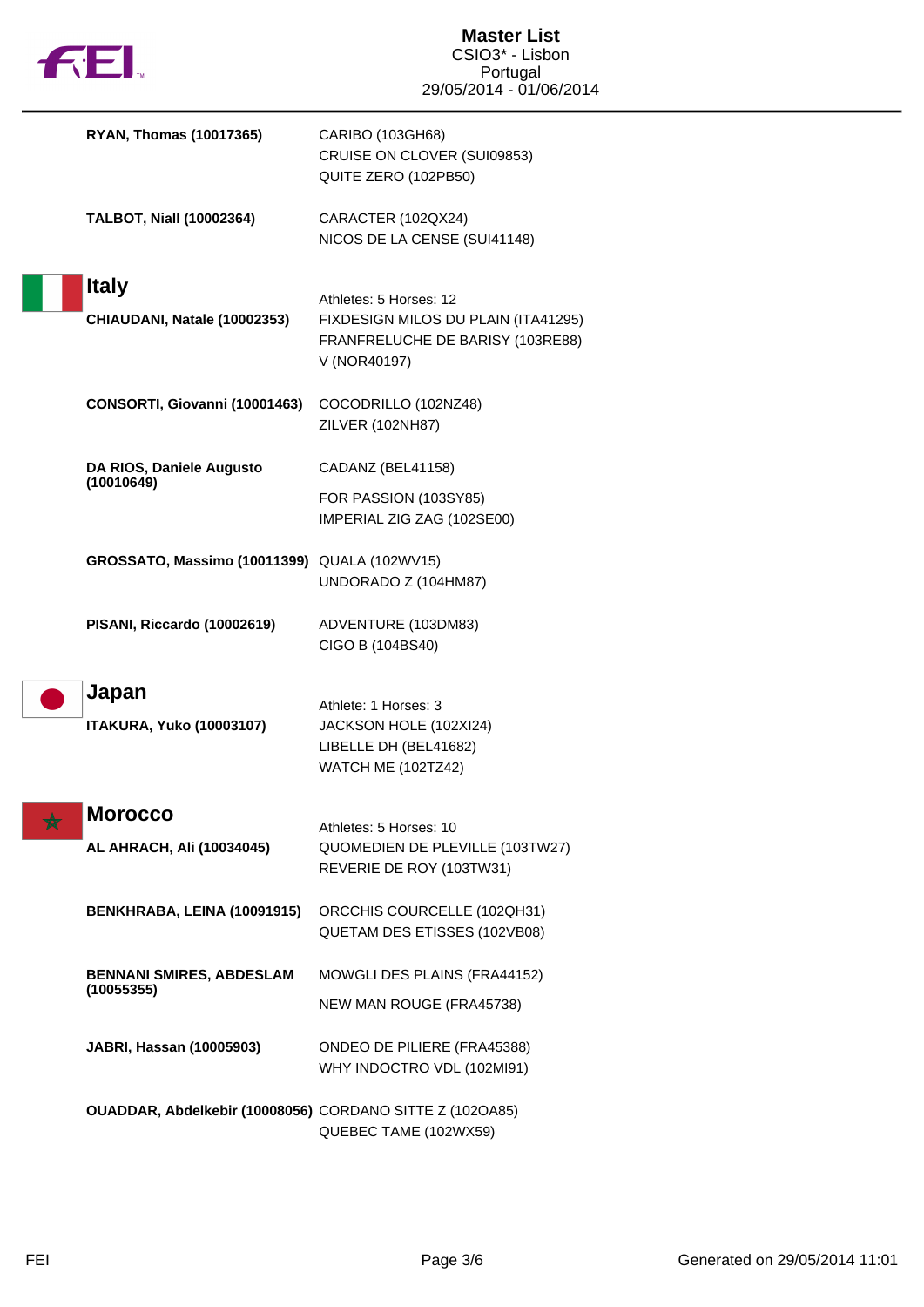

| Q | <b>Portugal</b>                                                      | Athletes: 30 Horses: 46                                                                     |
|---|----------------------------------------------------------------------|---------------------------------------------------------------------------------------------|
|   | <b>ALMEIDA, António Matos</b><br>(10037763)                          | EURO TIME (104HZ60)                                                                         |
|   |                                                                      | UN COUP DE FOUDRE DWERSE HAGEN (104JZ17)                                                    |
|   | AZEVEDO E SILVA, João<br>(10033839)                                  | CLEMENCY VD EGLANTIERHEUVEL (POR40386)                                                      |
|   | <b>BETTENCOURT, António</b><br>(10068843)                            | PONTAL (POR40504)                                                                           |
|   | <b>CAMARGO, Ivan (10001662)</b>                                      | CALIMERO OF COLORS (102QC04)<br>OSIRIS DU TORTE (POR40520)<br>SANTIAGO DE BLONDEL (103MV68) |
|   | <b>CARVALHO, Hugo (10001621)</b>                                     | APELL WH (104CZ87)                                                                          |
|   | <b>CARVALHO, Ivo (10034051)</b>                                      | CORRABE (POR02438)                                                                          |
|   | CHUVA, Joao (10000474)                                               | CHICO II (103FQ42)<br>VIRGINIA DREAM (GER46262)                                             |
|   | ELL, Norbert (10006323)                                              | T-QUINTA (POR40298)                                                                         |
|   | <b>FERNANDES, Luis Silva</b><br>(10041947)                           | ANTONIO (103DA05)                                                                           |
|   | <b>FERNANDES, Mario Wilson</b><br>(10011635)                         | ABANDERADO MZ (104AZ72)                                                                     |
|   |                                                                      | ZURITO DO BELMONTE (102UW47)                                                                |
|   | FLEMING DE OLIVEIRA, Francisco VIVO PER LEI (NED42694)<br>(10024522) |                                                                                             |
|   |                                                                      | ZANIKI W (103IY68)                                                                          |
|   | FRUTUOSO DE MELO, Antonio<br>(10009411)                              | ANANAZ (102WJ91)                                                                            |
|   | FRUTUOSO DE MELO, Marina<br>(10007782)                               | CALUBET (104AB58)                                                                           |
|   |                                                                      | COLTAIRE Z (POR02162)                                                                       |
|   | <b>GOMES, João Pedro (10054979)</b>                                  | ELECTRA S (103DA19)                                                                         |
|   | <b>GONÇALO, Rui (10002697)</b>                                       | PARFUM DE LA DIXME (102PU91)<br>SOUBISE TAME (103PM52)                                      |
|   | <b>GONÇALVES, Luis Sabino</b><br>(10011416)                          | CENDO (102SD06)                                                                             |
|   |                                                                      | CHAI D (POR40279)<br>IMPERIO EGIPCIO MILTON (FRA44499)                                      |
|   | LEITE PERDIGAO, Gonçalo<br>(10044226)                                | ACREDO F (102RQ41)                                                                          |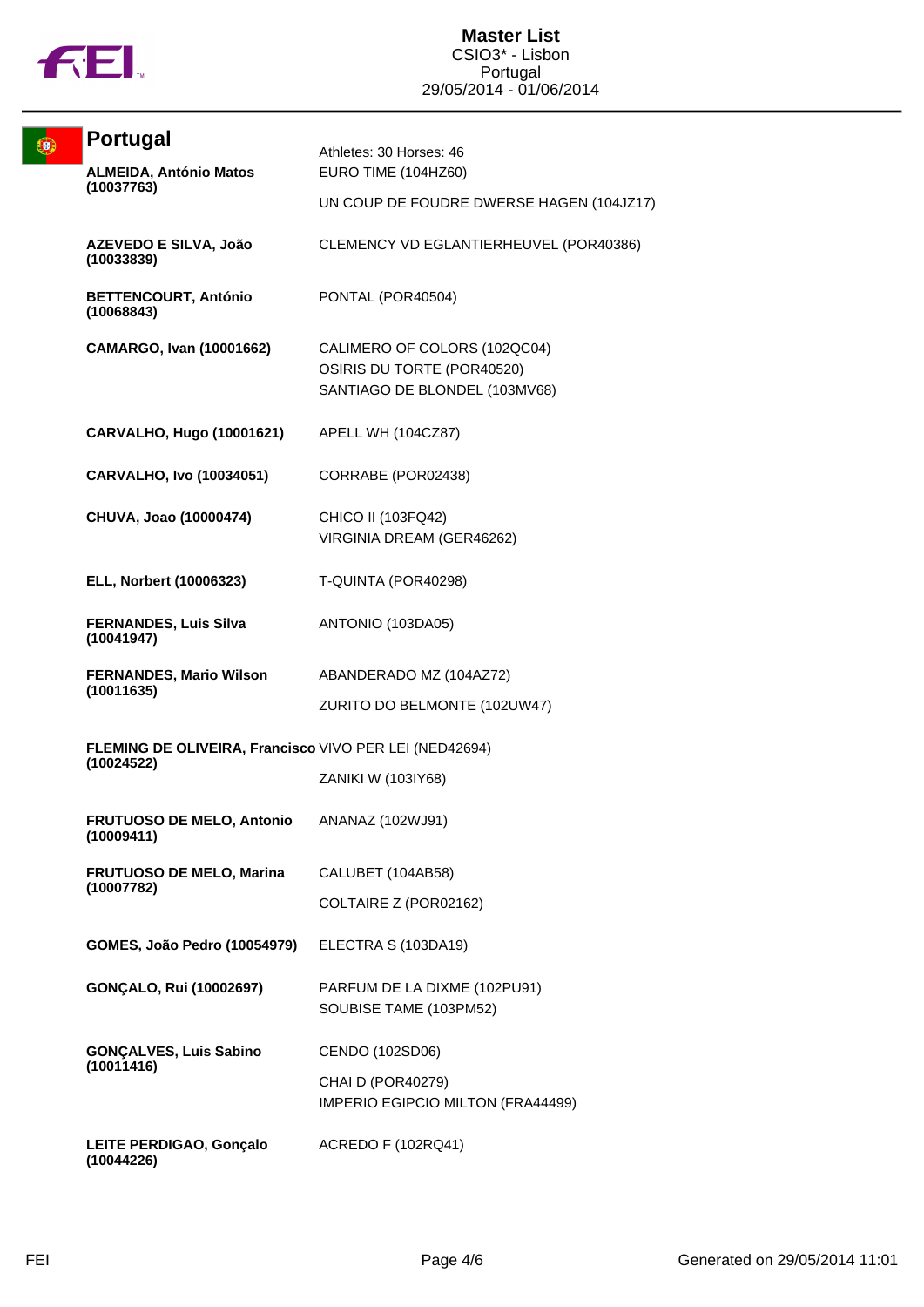

| <b>MASCARENHAS DE LEMOS,</b><br><b>Alexandre (10007780)</b>  | FAVORIET (102UT69)                                             |
|--------------------------------------------------------------|----------------------------------------------------------------|
|                                                              | WANNAHAVE (102UT53)                                            |
| <b>MASCARENHAS DE LEMOS,</b><br>Alexandre Sampaio (10039732) | ANGEL Z (103WQ40)                                              |
| NUNES, Tomás Matos (10066776)                                | CARSEY Z (103AX14)<br>VIN ROUGE (POR02050)                     |
| PEREIRA COUTINHO, JOAO<br>(10058356)                         | NELSON DU BIOLAY (102YG66)                                     |
|                                                              | WODETTE M (GBR42135)                                           |
| RIBEIRO TELLES, Pedro<br>(10064730)                          | VALCO (102ZI08)                                                |
|                                                              | RIOS OLIVEIRA, Joana (10041071) BALLYBUR DON CLOVER (POR40291) |
| RODRIGUES PEREIRA, Oscar<br>(10029617)                       | ZILLIONS DOS FIDALGOS (103AF14)                                |
| ROSA, Francisco Mendes<br>(10097339)                         | D MARINERO (102QI33)                                           |
| ROSKILLY, Jessica Louise<br>(10077626)                       | EQUISTO VAN HET WEIDSE HOF (103PM60)                           |
| <b>SANTANA LOPES, Miguel</b><br>(10018895)                   | <b>BRASIL (103RX78)</b>                                        |
| <b>TAVARES, Hugo (10024049)</b>                              | <b>BILL (103LR09)</b><br>PREMIER DES FORETS (102XL12)          |
| <b>VIOLAS FERREIRA, Tiago</b><br>(10021295)                  | LE CROCODILE 2 (102TT76)                                       |
|                                                              | LIRION (103AT03)                                               |
| VOZONE, Antonio (10000773)                                   | LACY WOMAN (SUI09387)<br>OURAGAN DU MESNIL (102XJ10)           |
| <b>Spain</b>                                                 |                                                                |
| <b>BAMONDE, JESUS (10032766)</b>                             | Athletes: 13 Horses: 22<br>CINTIA (103DR86)                    |
|                                                              | COLANDRERO (102VX55)                                           |
| <b>BONO RODRIGUEZ, Jose</b><br>(10025308)                    | NAVAROS (GBR14564)                                             |
|                                                              | SLIGO HARD TIMES (103RH45)                                     |
|                                                              | BUTI LOPEZ, CRISTINA (10028829) MATYSS DE L'AUBREE (FRA41201)  |
| <b>CALVO JIMENEZ, CARLOS</b><br>(10043131)                   | AZELLAY (103GF86)                                              |
|                                                              | DE WIT, Juan Antonio (10005780) QUINOA DES RIOLLETS (102ZM75)  |

赛